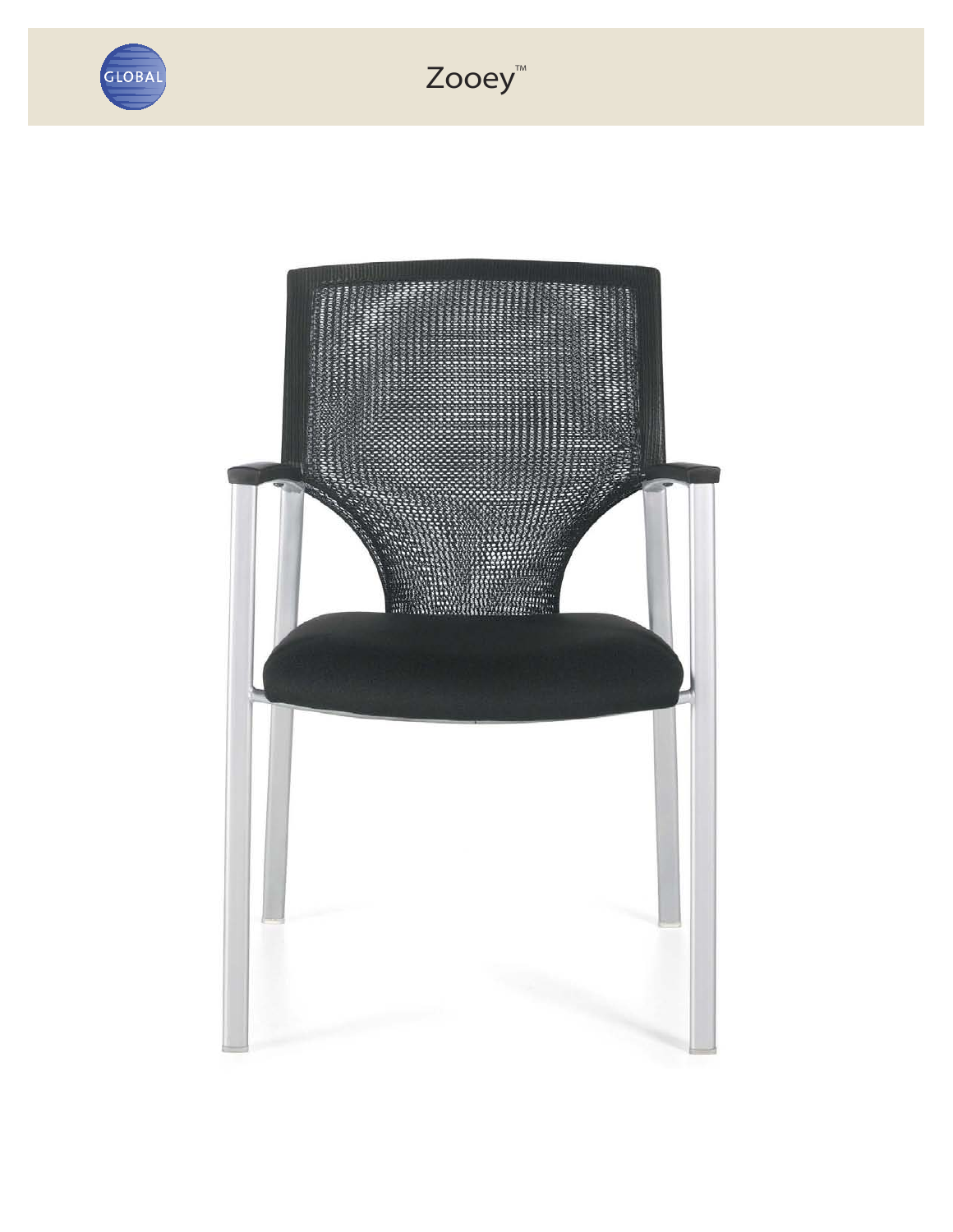## Zooey<sup>™</sup>